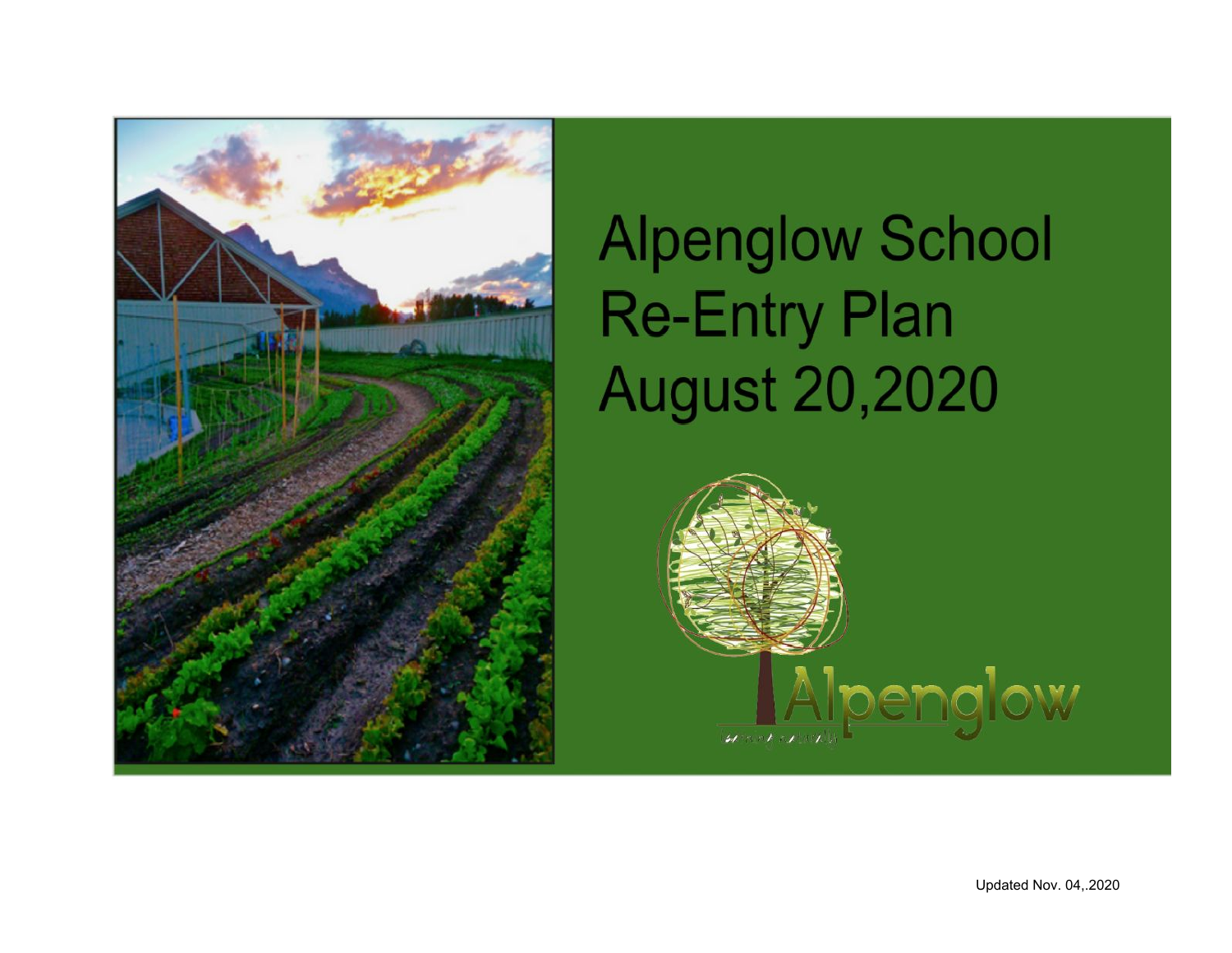## **Welcome back to school!**

This plan is intended as a guide for families as students transition back to school for the 2020-2021 school year in a time of COVID-19. We appreciate there is a lot of information in this document. We have tried to make this document interactive so you can go specifically to the section that may relate to questions you have. In particular the "Your Big Questions" section of the document is linked to information in this plan. Please note that staff will walk students through the key aspects of this plan that are most important for their safety and how to navigate the school. This is a living document that will be updated as more information is received from Alberta Education and therefore this document should be used **digitally**, rather than in hard copy form. This is an Alpenglow specific document with details for our school operations and is intended as a supplement to the CRPS [Divisional](https://www.crps.ca/Coronavirus.php) Re-Entry Plan.

There are three guiding principles for the reopening of schools in the "Near Normal" scenario outlined by Alberta Education (July 21, 2020). These principles are:

- 1. Put measures in place to protect against exposure.
- 2. Plan to deal with symptomatic individuals.
- 3. Put a hygiene plan in place.

The creation and any modifications to the Alpenglow Back to School Plan will align with the CRPS Plan in accordance with direction given to schools by Alberta's Chief Medical Officer, Dr. Hinshaw. Dr. Hinshaw indicated that the goal of re-entry scenarios for schools is built on the rationale of trying to achieve a balance between the following tensions/factors:

- To attend school the importance of education and the other supports for students and families that school provides.
- To minimize transmission we cannot eliminate it.
- To contain spreads.
- To protect those at highest risk.

The return to in-class learning is not without risk of infection transmission. By bringing many people together in a closed setting, such as a school, there is a realization that cases and even outbreaks of COVID-19 will occur in some locations within Alberta. Public health officials will be monitoring the situation closely and will be ready with a plan that enables a rapid response to cases of COVID-19 in schools.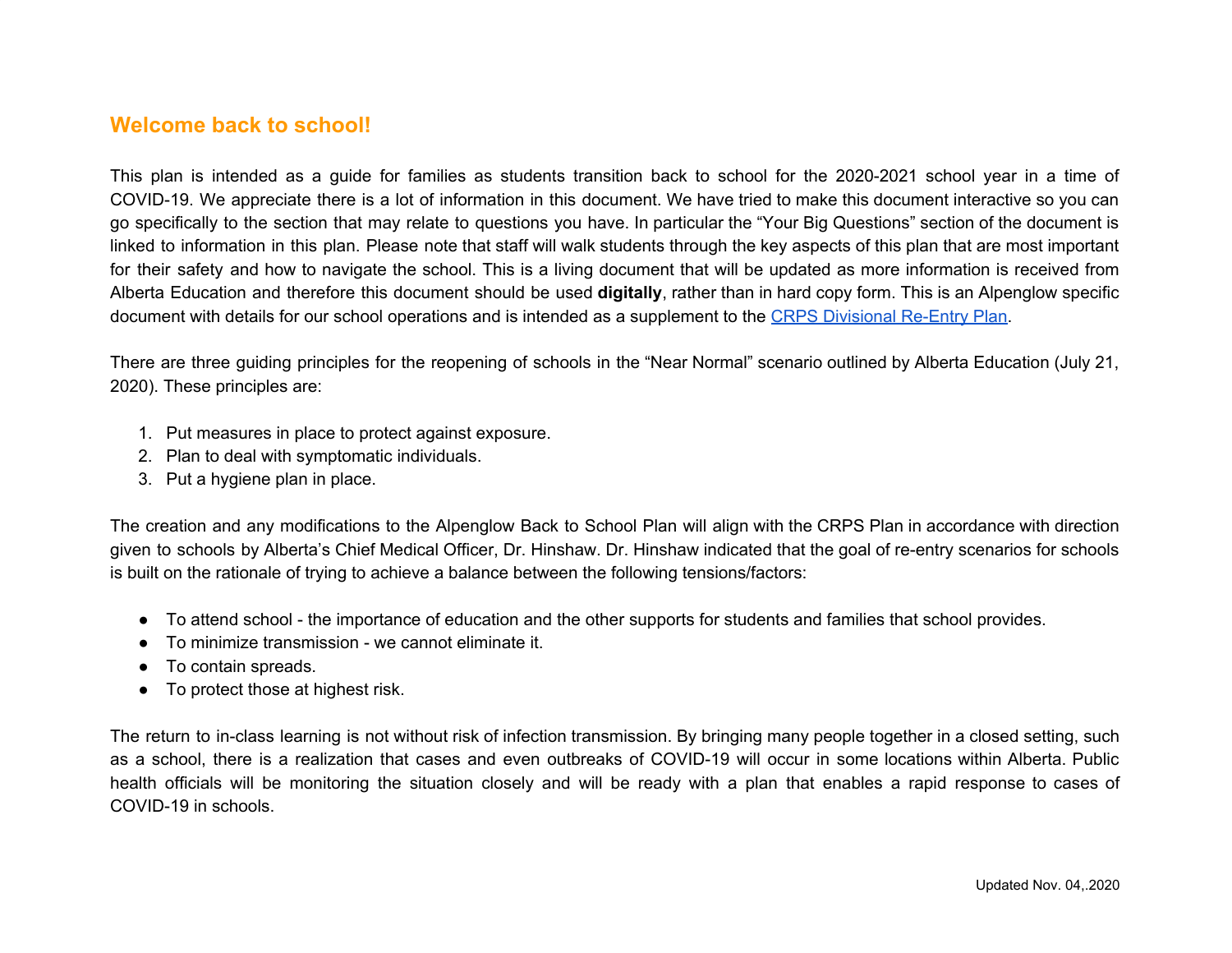If a child is ill, teachers will support those students to work from home as per typical practices when a student is ill and must remain at home, but is still able to complete school work. If parents choose to keep their child/ren at home for reasons of safety related to the COVID-19 pandemic, 'At-Home' learning will be provided.

Alpenglow will not be offering Alpenglow online support for families choosing to have their child learn from home. For those families who wish to have their child(ren) learn from home, their child(ren) will work with a CRPS cohort and a non-Alpenglow CRPS teacher. Alpenglow teachers will work with the CRPS teacher to reintegrate our Alpenglow students back into the Alpenglow School when the family feels ready for their child(ren) to continue with learning at school.

Please feel free to contact us if you have any questions/concerns. Better days will return. In the interim, we will continue to work together to keep our students safe, ensure they meet their learner outcomes, and find joy in their time at school.

Chris and Hans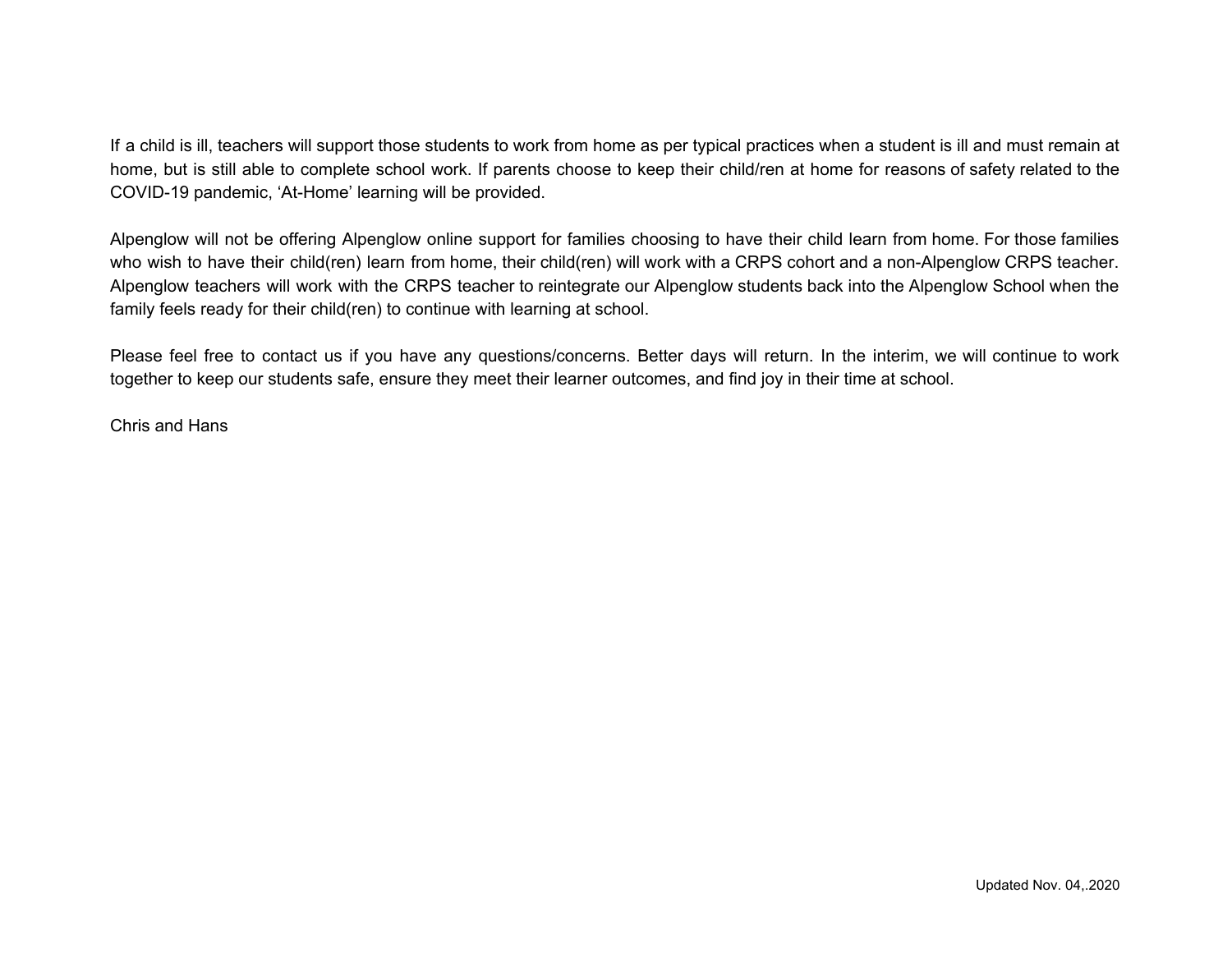## <span id="page-3-0"></span>**Table Of Contents**

**Your Big [Questions](#page-4-0) First Days of [School](#page-6-0) [Drop](#page-7-0) Off and Pick Up [Cohorting](#page-7-1) [Sanitization](#page-8-0) Shared School [Spaces](#page-9-0) Personal Protective [Equipment](#page-9-1) [Responding](#page-10-0) to Illness [Demonstrating](#page-11-0) Clearance to Return to School Students with [Preexisting](#page-11-1) Conditions General Hygiene [Protocols](#page-12-0) [Screening](#page-13-0) [In-Person/At-Home](#page-14-0) Learning Student [Belongings](#page-15-0) and Supplies [Maintaining](#page-15-1) a Closed Campus [Lunch](#page-16-0) and Snack Times [Postponed](#page-17-0) or Cancelled Events**

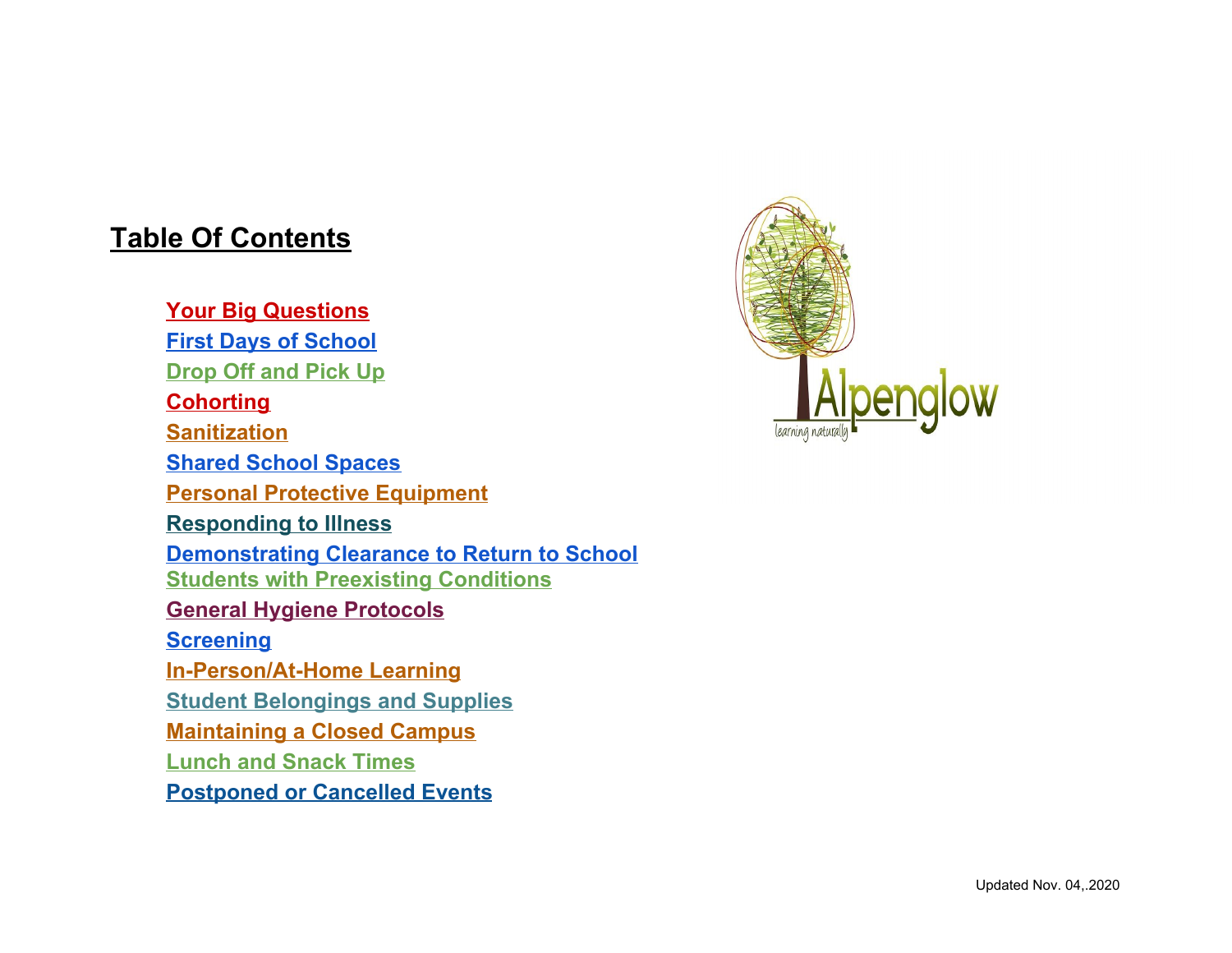## <span id="page-4-0"></span>**Your Big Questions**

#### **When is the first day of school for the 2020 - 2021 school year?**

The first day of school is Aug 31st. For more information about what will happen on this day please refer to the First [Days](#page-6-0) of [School](#page-6-0) section.

#### **What will their school day look like?**

School will look and feel familiar to our students. Students will be greeted by their teacher each morning and will be with their teacher throughout the day. The rhythm and routine with learning blocks, morning walks, and recess will still be in place. The timing of some of the activities will change somewhat to allow for staggered transitions in shared spaces. Our focus on Nature Immersion and Waldorf influences on learning will still be at the core of your child's learning.

Some things will be a little different. Grades 4-6 students and staff will be required to wear masks at times in the school day, each class will have a dedicated washroom for use, students will have to bring their outer wear (jackets etc.) into the classroom unless students are outside, and there will be no singing in class (your child's teacher will share details with you and their students).

#### **What kind protections are in place for my child(ren), while at school?**

Based on Alberta Health directives, our school has taken initiatives in order to help reduce the spread of COVID-19. This re-entry plan outlines the protocols and procedures that we have put in place to reduce the risk of transmission. This document is organized using a hyperlinked table of contents. On the first days of school, students will be guided through this document to ensure that our protocols are understood and followed. Please choose links that you are concerned about for detailed information.

#### **What will my child(ren) do during lunch?**

Please refer to the Lunch and [Snack](#page-16-0) Times section that outlines the expectations of a closed campus and this section for what students do during lunchtime.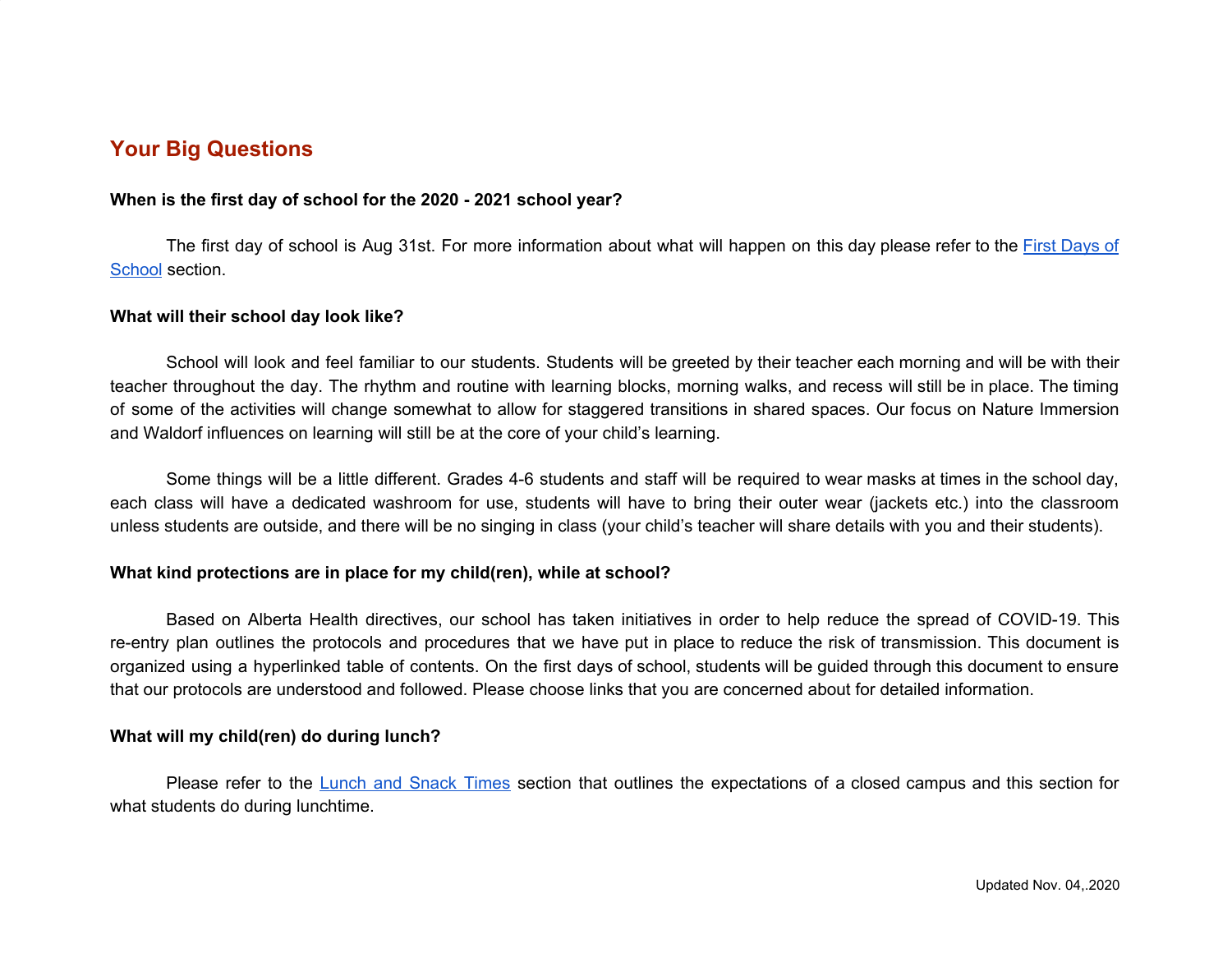#### **If a child becomes sick during school, what will happen?**

Please refer to the [Responding](#page-10-0) to Illness section that outlines protocols for a student who becomes sick at school.

#### **What if my child has allergies that have symptoms that look similar to COVID-19?**

Please refer to the Students with [Pre-existing](#page-11-1) Conditions section that outlines the process for students that have pre-existing health concerns.

#### **How will the school be sanitized daily?**

Measures have been put into place to regularly disinfect our school and to support children's hygiene practices. Please refer to the [Sanitization](#page-8-0) section.

#### **What if I would like my child to learn from home.?**

Alpenglow will not be offering Alpenglow online support. For those families who wish to have their child(ren) learn from home, their child(ren) will work with a CRPS cohort and a non-Alpenglow CRPS teacher. Alpenglow teachers will work with the CRPS teacher to reintegrate our Alpenglow students back into the Alpenglow School when the family feels ready for their child(ren) to continue with learning at school.

#### If I have elected to send my student to school, can I change my mind and select home learning.

To begin the school year, parents will complete a divisional form that outlines their choice around in-school versus home education. Students that have elected to learn from home will do so for the remainder of the quarter (August 31-November 6). Throughout the school year, families are welcome to contact the school to initiate home learning. ([In-Person](#page-14-0) or At-Home Learning).

#### **Who will be allowed in the school?**

In order to maintain a closed campus and limit the spread of infectious diseases, visits to Alpenglow School will be limited. For more detail please review the section on [Maintaining](#page-15-1) a Closed Campus.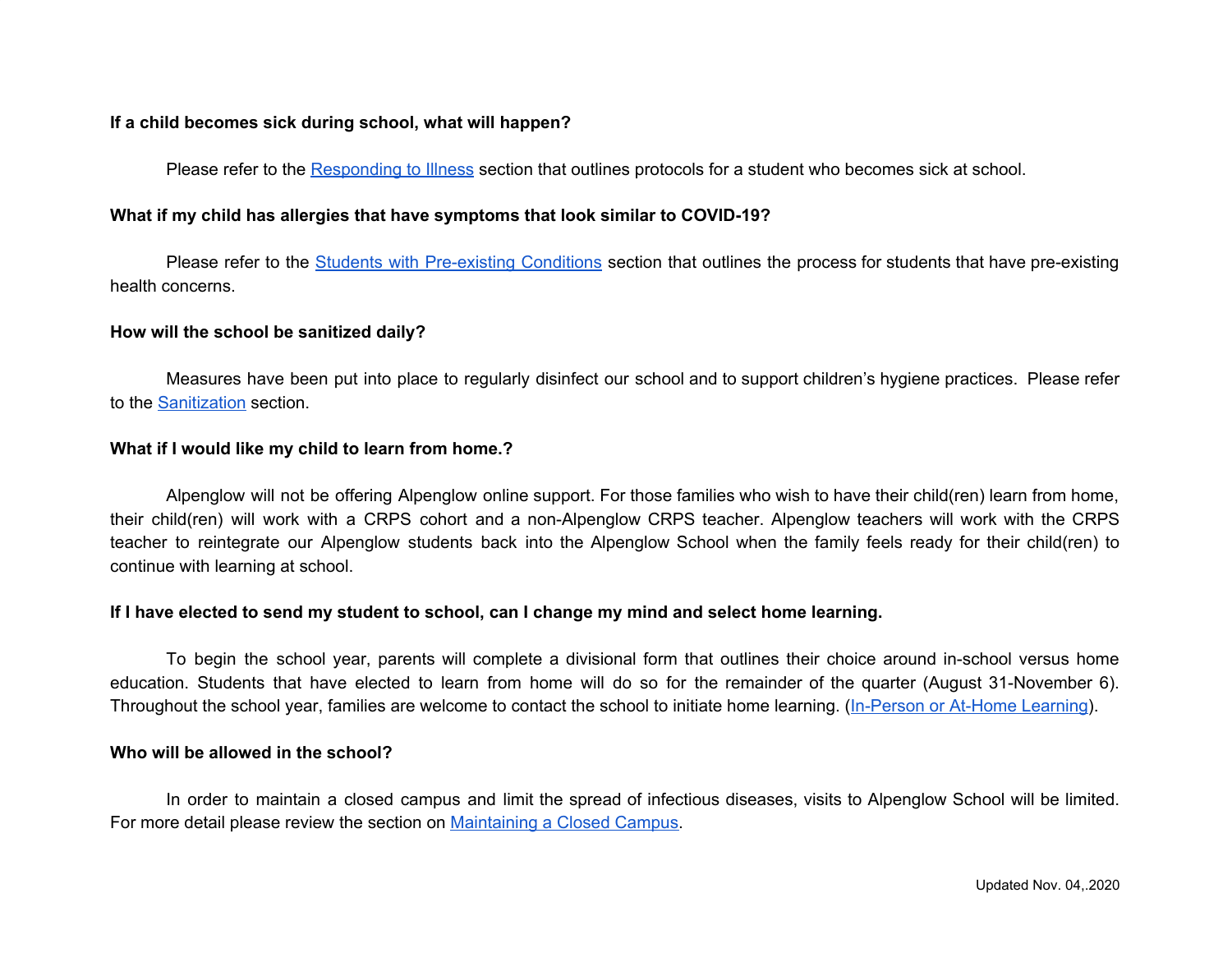## <span id="page-6-0"></span>**First Days of School (August 31st - September 3)**

While a day in school will look mostly the same for our children, there will be some new practices that will need to be woven into the rhythm and routine for our students. To ensure our children are not overwhelmed by these changes and to ensure a safe return to school, all students will have a staggered entry back to school. The first full day of school will be September 3, 2020. You will be sent a schedule so you know the staggered entry times and days for your child.

The first day of school will be used to welcome students back to Alpenglow and to teach them protocols that follow Alberta Health best practices. These protocols have been put into place to help prevent the spread of COVID-19. Throughout the school day we need everyone at Alpenglow (staff, families and students) to work together to maximize the effectiveness of the initiatives that are outlined in this plan. The first days will be an important time for students to learn and understand how to minimize interactions that occur as we return to school in a live setting.

- Families will receive an email identifying the designated meeting place for your student's cohort at the school. They will meet with a staff member at that designated location outside the school. The staff member will then direct the cohort to the appropriate room.
- Students (Grades 4-6) must wear masks upon arrival to the school. If students arrive without a mask, a staff member will provide them with a mask.
- Staff will direct students to their classroom.
- Students' teachers will (at minimum) instruct students on:
	- Proper hand hygiene
	- Respiratory etiquette
	- Proper use of masks
	- Proper use of hand sanitizer
	- How to maintain physical distancing
	- Illness protocol self [screening](https://www.alberta.ca/assets/documents/edc-covid-19-screening-questionaire-english.pdf) checklist
	- Student arrival/departure protocols.
	- $\circ$  Movement about the building (eg. washroom protocol, movement breaks, lunch breaks).
	- Review of student timetables
	- Students will receive textbooks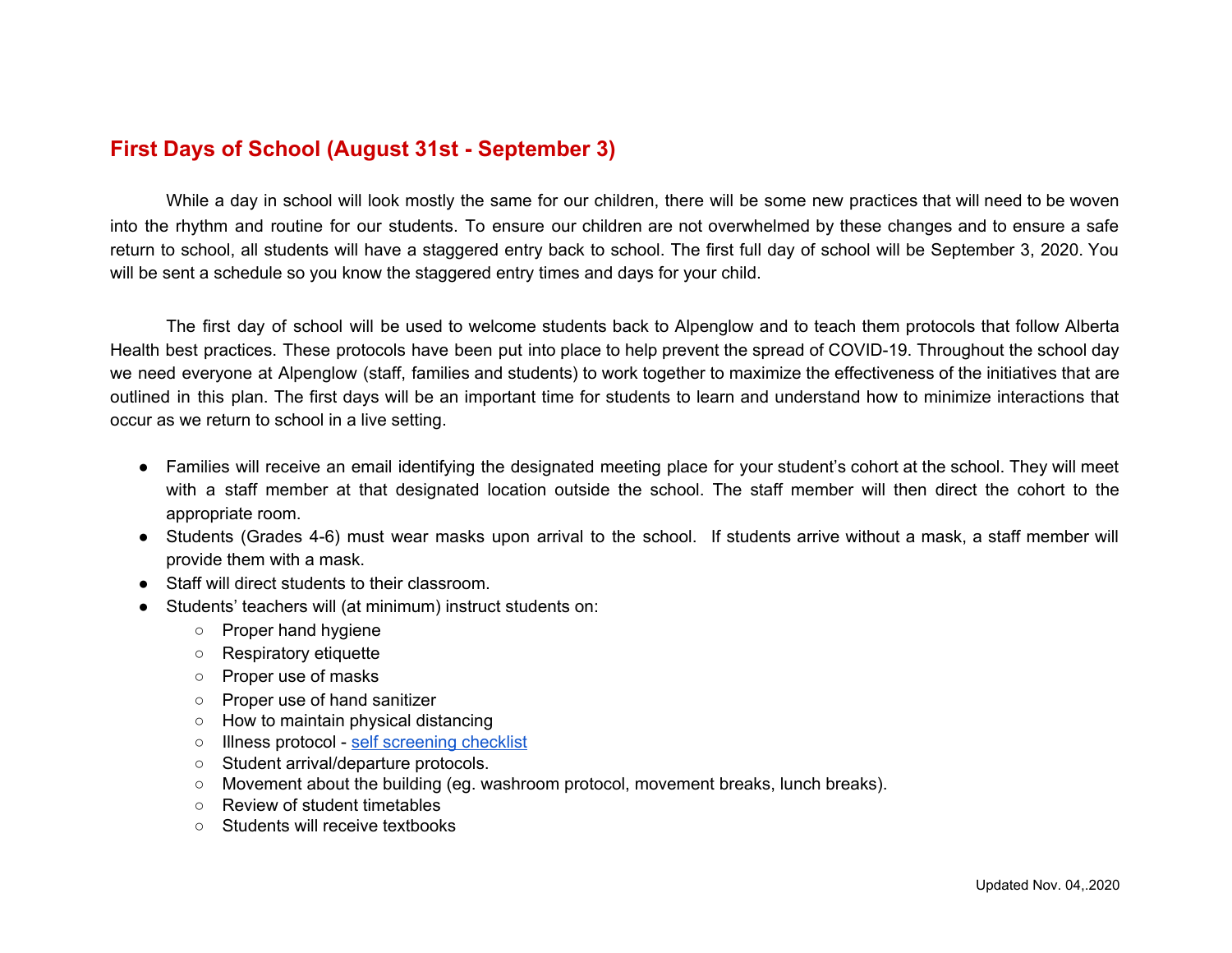- Review of student handbook
- Review the process for walking in the hallways such as "rules of the road"
- Students to be given PPE (Protective Personal Equipment)
- Seating plans will be created

## <span id="page-7-0"></span>**Drop Off and Pick Ups**

- Parents will remain outside for drop-off & pick-ups. **Parents shall not enter the building without an appointment made 24 hours in advance**, except in emergency situations, so that the number of additional adults in the building can be minimized at any given time. Outside of regular pick-up drop-off times, office administrators will sign students in and out during the day while parents wait for their child outside the building.
- Students will be taught to physically distance when lining up in a calm, encouraging manner. Signs will indicate where students can meet their teacher on the grass.
- Parents picking up their children will be asked to arrange a meeting place outside.
- Teachers will scan the hallway and dismiss students one cohort at a time.
- Bussed students will be dismissed 5 minutes after students being picked up are dismissed and supervised by staff members.

## Return to Table of [Contents](#page-3-0)

## <span id="page-7-1"></span>**Cohorting**

- **●** Students will remain with their classroom teachers,
- We will minimize cohort intermingling during and outside of classes and in washrooms.
- Cohort seating will be in rows whenever possible.
- Alpenglow staff will maintain ongoing records (e.g. seating plans, people in and out of the school) to assist with contact tracing.

Cohorting should be maintained during activities outside the classroom such as recess and lunch breaks. The cohorting concept encourages individuals who cannot maintain 2 metres physical distance when in group settings to interact with the same people within their own cohort group.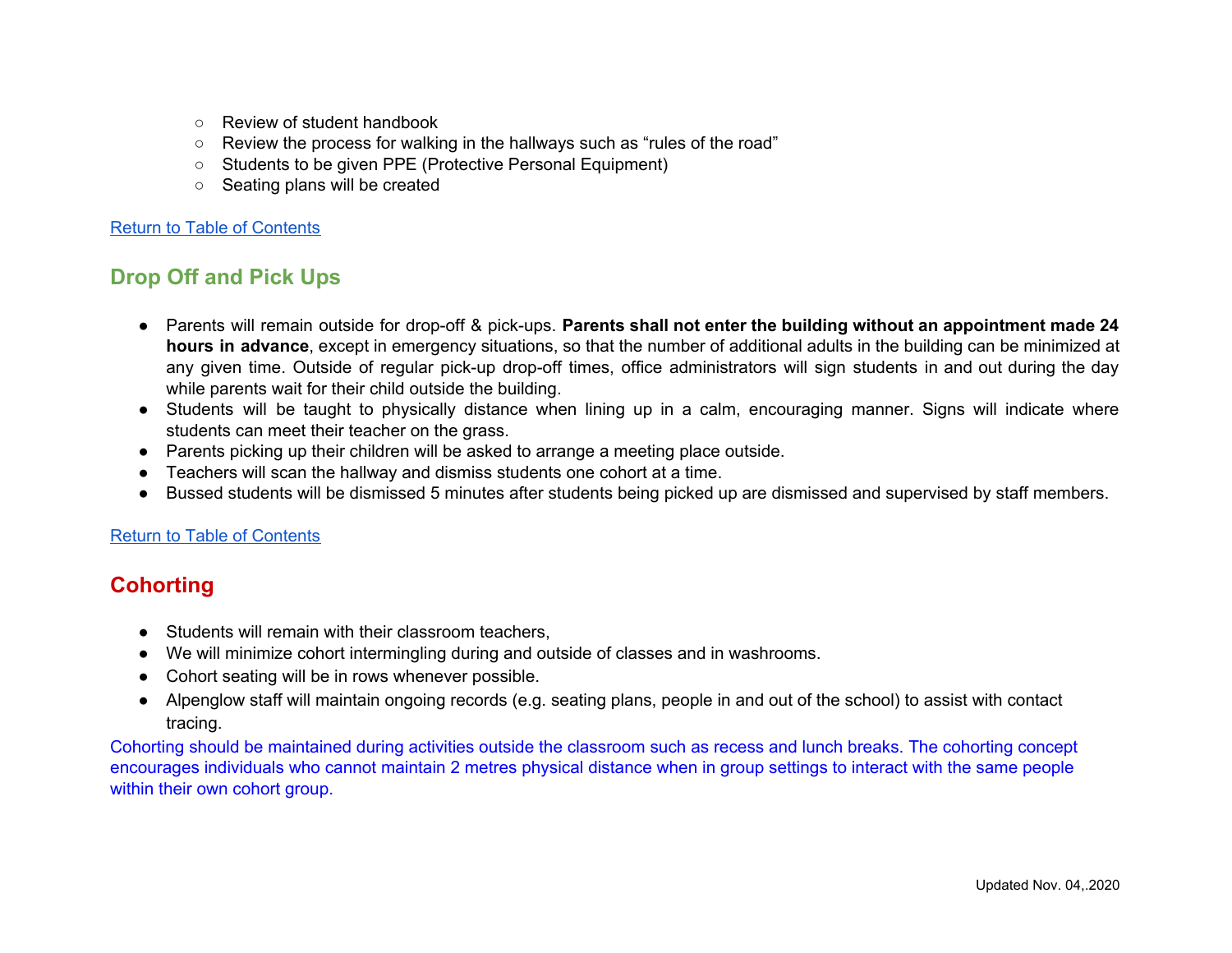## <span id="page-8-0"></span>**Sanitization**

- Each student and staff member will be provided with a personal sanitizer bottle with carabiner. Refill stations will be available.
- Signs will be posted encouraging good hand hygiene and respiratory hygiene, including washrooms. Teachers will reinforce when students should sanitize and wash their hands.
- Screening tool will be posted on every exterior door and classroom door.
- Students may only eat their own food and not share lunches or snacks.
- We will leave interior doors open, if possible, so as to minimize contact with door knobs and teach children to use their elbows.
- Teachers will be reviewing the following procedures with their students:
	- Everyone should clean their hands with the provided hand sanitizer or wash their hands for at least 20 sec
		- When they arrive at school and before they go home
		- Before and after any transitions within the school setting (e.g. to another classroom, indoor-outdoor transitions)
		- Before eating and drinking
		- After using the toilet
		- After playing outside
		- After sneezing or coughing into hands
		- Whenever hands are visibly dirty
		- After touch communal surfaces
		- Please minimise the transportation of items between home and school. Items brought back and forth should be cleaned at drop off and pick up and not used by anyone else.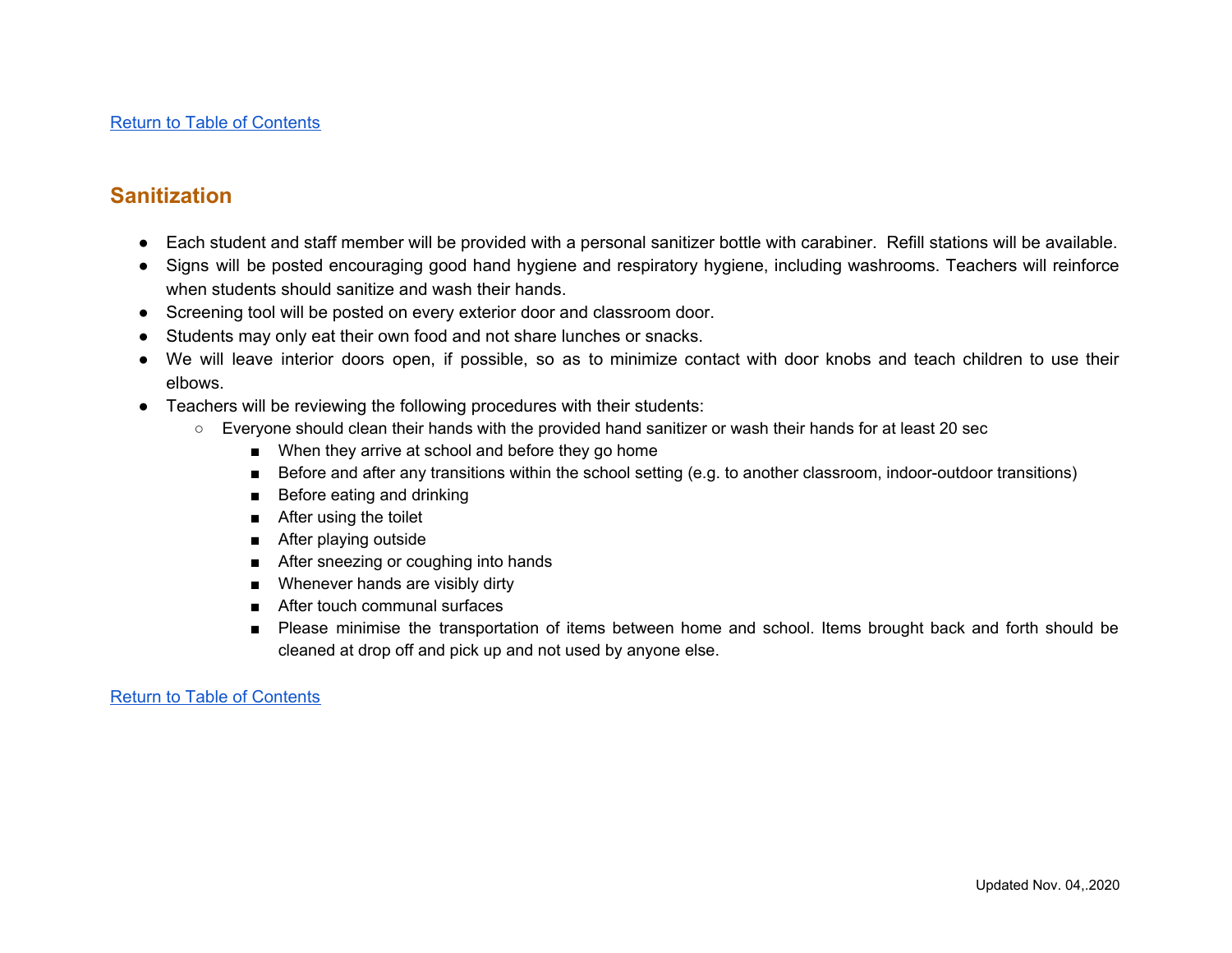## <span id="page-9-0"></span>**Shared School Spaces**

Physical playground structures may be used by one cohort per day. Schools will not be open for community use. Students will not be permitted to use gathering areas for lunch. Schools will develop processes for the use of Libraries/Learning Commons that follow AHS restrictions. School infirmaries will be designated for COVID-19 quarantining, if possible, and not for other illnesses or injuries. If a gymnasium must be used for Physical Education, physical distancing must be maintained. Gyms will be used as little as possible at this time.

Students and staff will use sports equipment during physical activities at breaks. Each cohort will have designated equipment for their use.

#### Return to Table of [Contents](#page-3-0)

## <span id="page-9-1"></span>**Personal Protective Equipment (PPE)**

- **●** Staff will be required to mask when working with a student who has symptoms and are waiting to be picked-up, who are working with a medically fragile student, or who work with multiple cohorts in a day. Staff will follow recommended hygiene procedures.Everyone at CCHS will follow the initiatives for personal protective equipment that have been outlined by Alberta Health. PPE is designed to supplement protocols that help keep everyone safe. (AHS [information](https://open.alberta.ca/publications/covid-19-information-guidance-for-wearing-non-medical-masks) on masks) All students attending Grades 4 through 12, staff members and visitors must wear a non-medical face mask that covers their mouth and nose while attending an indoor location within a school, unless the student, staff member or visitor:
- **a.** is unable to place, use or remove a non-medical face mask without assistance;
- **b.** is unable to wear a non-medical face mask due to a mental or physical concern or limitation;
- **c.** is consuming food or drink in a designated area;
- **d.** is engaging in physical exercise;
- **e.** is seated at a desk or table
	- **i.** within a classroom or place where the instruction, course or program of study is taking place, and
	- **ii.** where the desks, tables, and chairs are arranged in a manner
		- **A.** to prevent persons who are seated from facing each other, and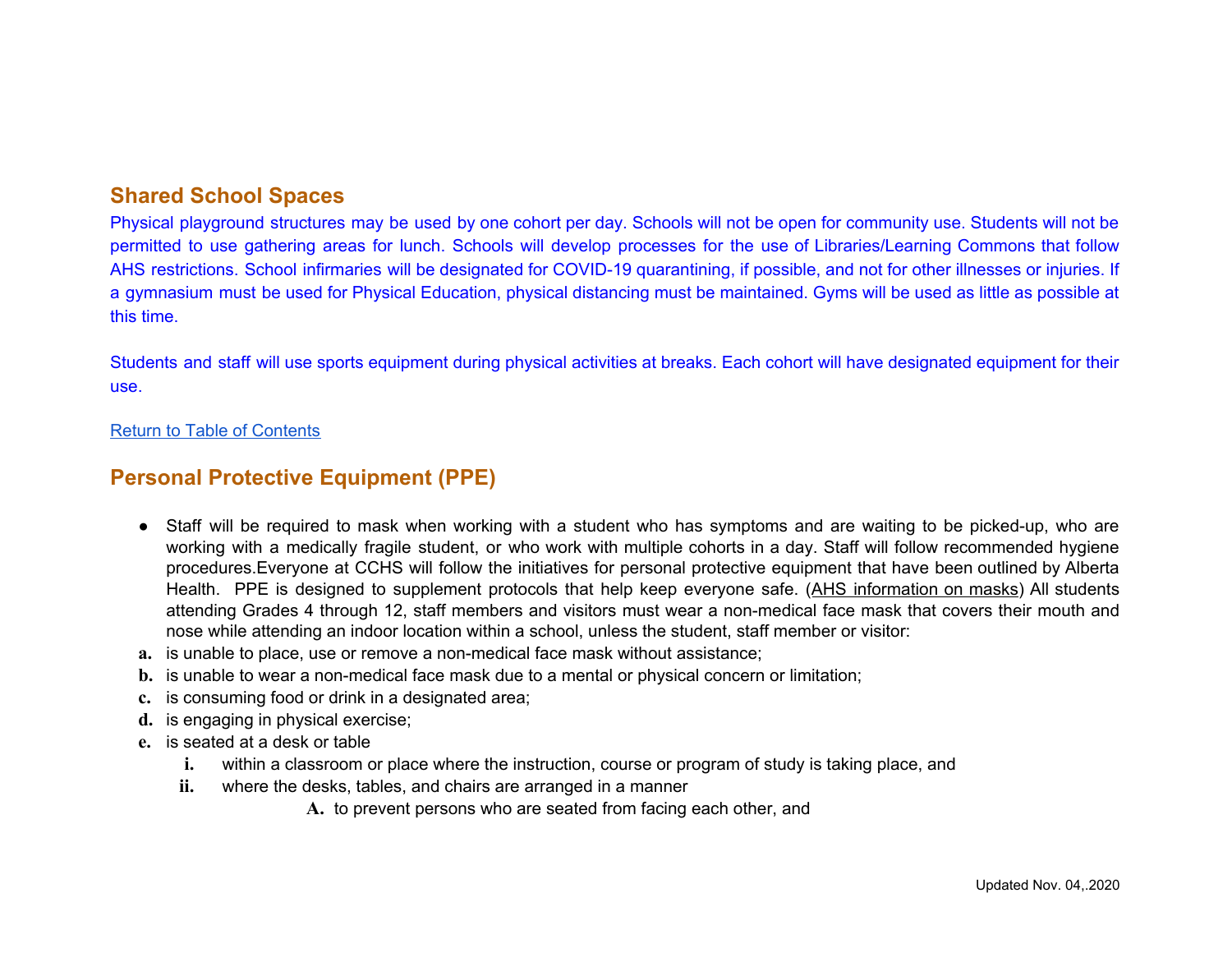**B.** to allow the greatest possible distance between seated person;

f. is providing or receiving care or assistance where a non-medical face mask would hinder that

caregiving or assistance; or

g. is separated from every other person by a physical barrier.

School administration should be informed of an exemption and should ensure adherence to the other public health measures. It is important that any student, staff member or visitor who is not required to wear a non-medical face mask complies with other personal preventative practices such as frequent hand hygiene and physical distancing as much as possible. Face shields are not considered to be an equivalent to non-medical face masks.

> Exemptions to mask requirements for all teachers and staff in all school settings and students in Grades 4-12 include:

- Persons who are unable to place, use or remove a non-medical face mask without assistance.
- Persons unable to wear a non-medical face mask due to mental or physical concern or limitation.
- Persons consuming food or drink in a designated area.
- Persons engaged in physical exercise.
- Personal providing care or assistance to a person with a disability where a non-medical face mask would hinder that caregiving or assistance.
- Persons engaging in services that require the temporary removal of the non-medical face mask.
- Spaces where physical barriers have been installed between persons.

Masks should not be worn by anyone who is unable to remove the mask without assistance (e.g. due to age, ability or developmental status). School administration should be informed of the exemption and should ensure adherence to the other public health measures.

#### Return to Table of [Contents](#page-3-0)

## <span id="page-10-0"></span>**Responding to Illness**

● Should a student display illness symptoms while at school, we will contact parents immediately for pick-up and isolate the child until parents arrive.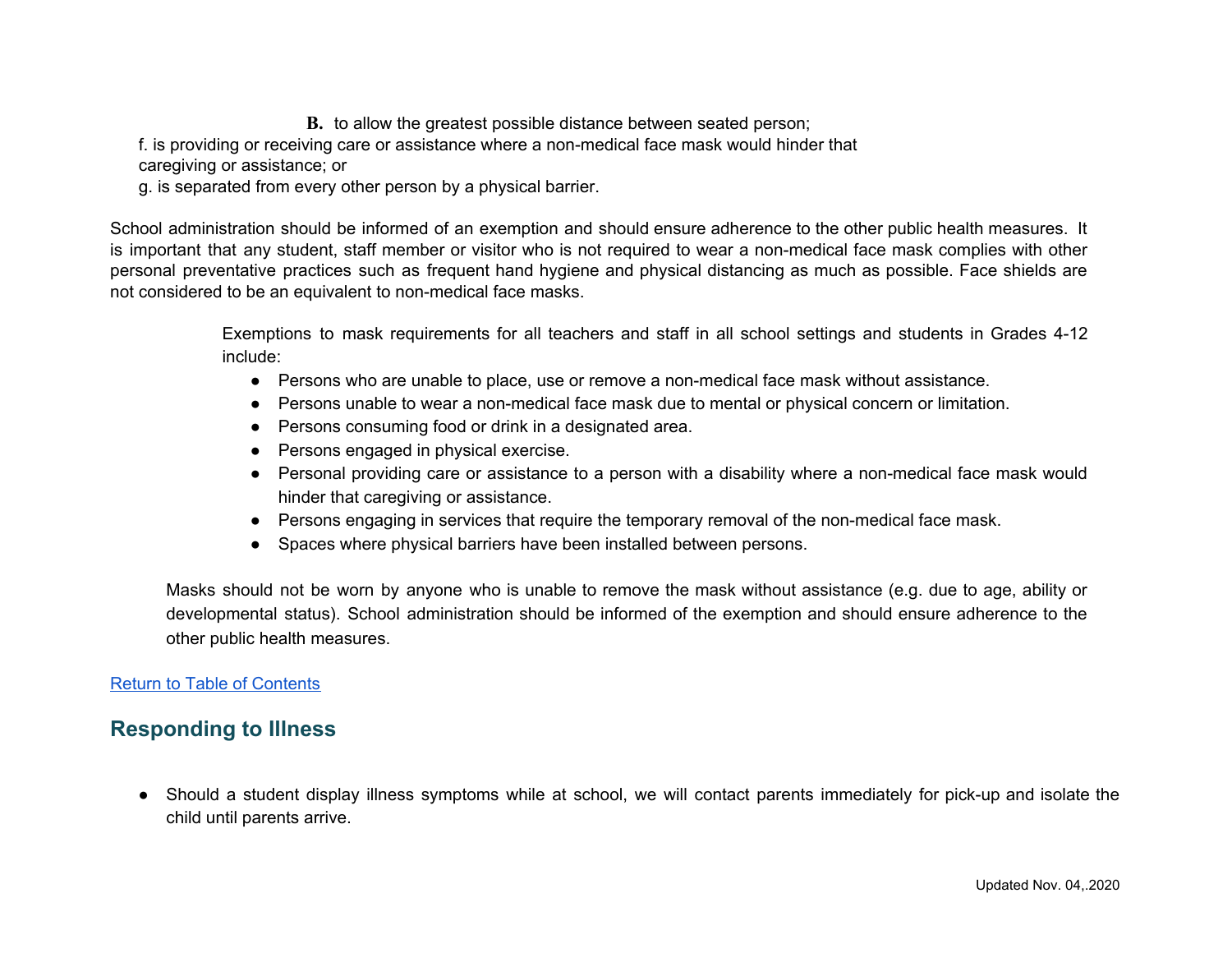- Staff in contact with the child will follow the strict guidelines of using PPE and sanitary measures.
- Children cannot be placed on the bus when sick. If a parent is not able to pick up their child, they must designate an emergency contact who will pick up your child. Within the Alberta Government's pandemic response, this is a responsibility that families must adhere to.

## <span id="page-11-0"></span>**Demonstrating Clearance to Return to School**

• In order for school re-entry to be successful, all students, families and staff must work together to minimize risks. Please use the COVID-19 [Self-Assessment](https://myhealth.alberta.ca/journey/covid-19/Pages/COVID-Self-Assessment.aspx) Too[l](https://myhealth.alberta.ca/Journey/COVID-19/Pages/Assessment.aspx) to determine whether your child needs to be tested for COVID-19. If your child has tested positive for COVID-19, you or your child will not be required to provide a formal document that shows evidence of a negative test result. You are legally required to [isolate](https://www.alberta.ca/isolation.aspx#isolate) for a minimum of **10 days** if you have tested positive for COVID-19. The isolation period is for 10 days from the start of symptoms, or until symptoms resolve, whichever takes longer. Students can return to school when they have followed the [Alberta government's requirement related to isolation](https://www.alberta.ca/isolation.aspx#:~:text=Mandatory%20isolation,-Albertans%20with%20symptoms&text=You%20are%20legally%20required%20to,existing%20illness%20or%20health%20condition.)

## <span id="page-11-1"></span>**Students with Pre-Existing Conditions**

- At the start of the school year, parents will be required to provide updated information on student's pre-existing conditions on the Annual School Enrollment Update/Verification 2020/2021. Individuals who have allergies or ongoing health issues and who are exhibiting COVID-like symptoms must be tested at least once *prior to the start of school*, according to Alberta Health Services Guidelines.
- Please call or email your child's school, prior to the first day of classes, to let them know that this testing has been completed and to notify them of the results if they are negative. A formal document does not need to be provided. Schools will keep a detailed record of this contact. This will establish a baseline for the individual. If symptoms change (worsen, additional symptoms, change in baseline), the individual must stay home and be tested and cleared. Schools will track typical symptoms that may be confused with COVID-19 for students in PowerSchool as they would with other medical conditions.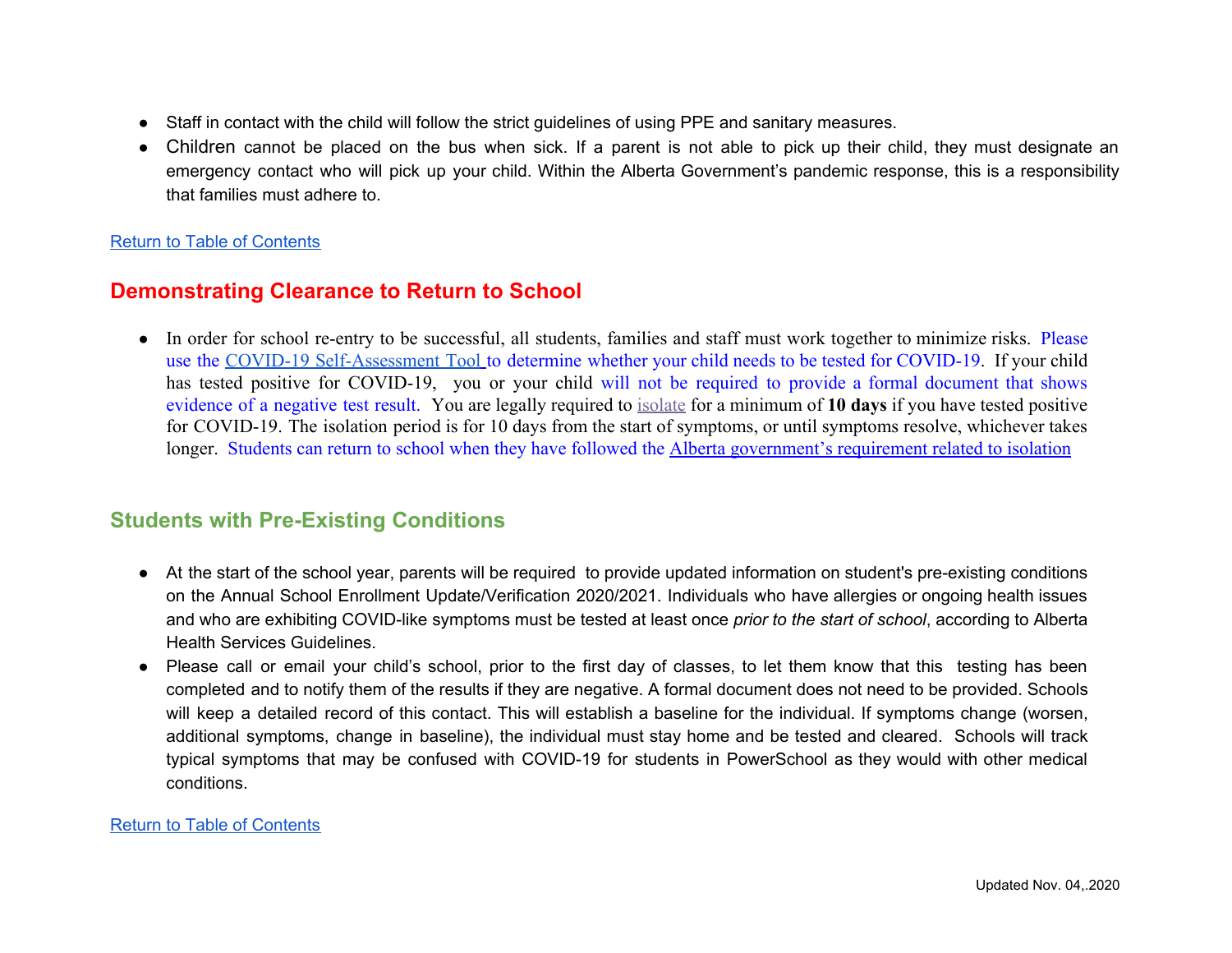## <span id="page-12-0"></span>**General Hygiene Protocols**

- Children will not be able to use classroom coat hooks/boot rooms.
- Hand sanitizers have been placed in high traffic areas, by bathrooms and hallway junctures, for children's use. Numerous washrooms will also be available for hand washing.
- Each child and staff member will be provided with a personal sanitizer bottle with carabiner. Refill stations for these bottles will be available within the school.
- Sanitization posters are posted at all entrances, all classroom doors, and all common areas.
- **Children demonstrating COVID-19 symptoms** will wait in a location in or adjacent to the main office for pick up by parents. Depending upon the child's condition the child may be placed in our isolated first aid room until parents arrive. Parents must follow the protocols outlined in the CRPS Return to [School](https://www.crps.ca/Coronavirus.php) Plan.
- Alpenglow staff will sanitize all areas with which a sick child with symptoms has been in contact once the child has left the school.
- Alpenglow School is open to **Emergency Visitors Only**. They must report to the office on arrival.
- Alpenglow School will minimize the interaction between cohorts where possible. Children have been grouped into cohorts that will remain together throughout the day, all school year.
- Alpenglow School will manage student traffic flow through entrances and hallways with visual cues such as floor tape, whiteboards, and signs.
- Breaks for cohorts will be staggered to minimize interactions between different cohorts.
- Alpenglow School will not be open for community use during the day and in evenings.
- Shared public equipment such as phones (eg. office phone) have been removed.
- Shared public furnishings have been removed and children will not be permitted to work individually or in groups in public spaces.
- Fire Drills/Hold and Secure Drills will be practiced in a manner to maintain social distancing. In the event of real emergency, moving students out of the school in an expedient manner will take precedence over social distancing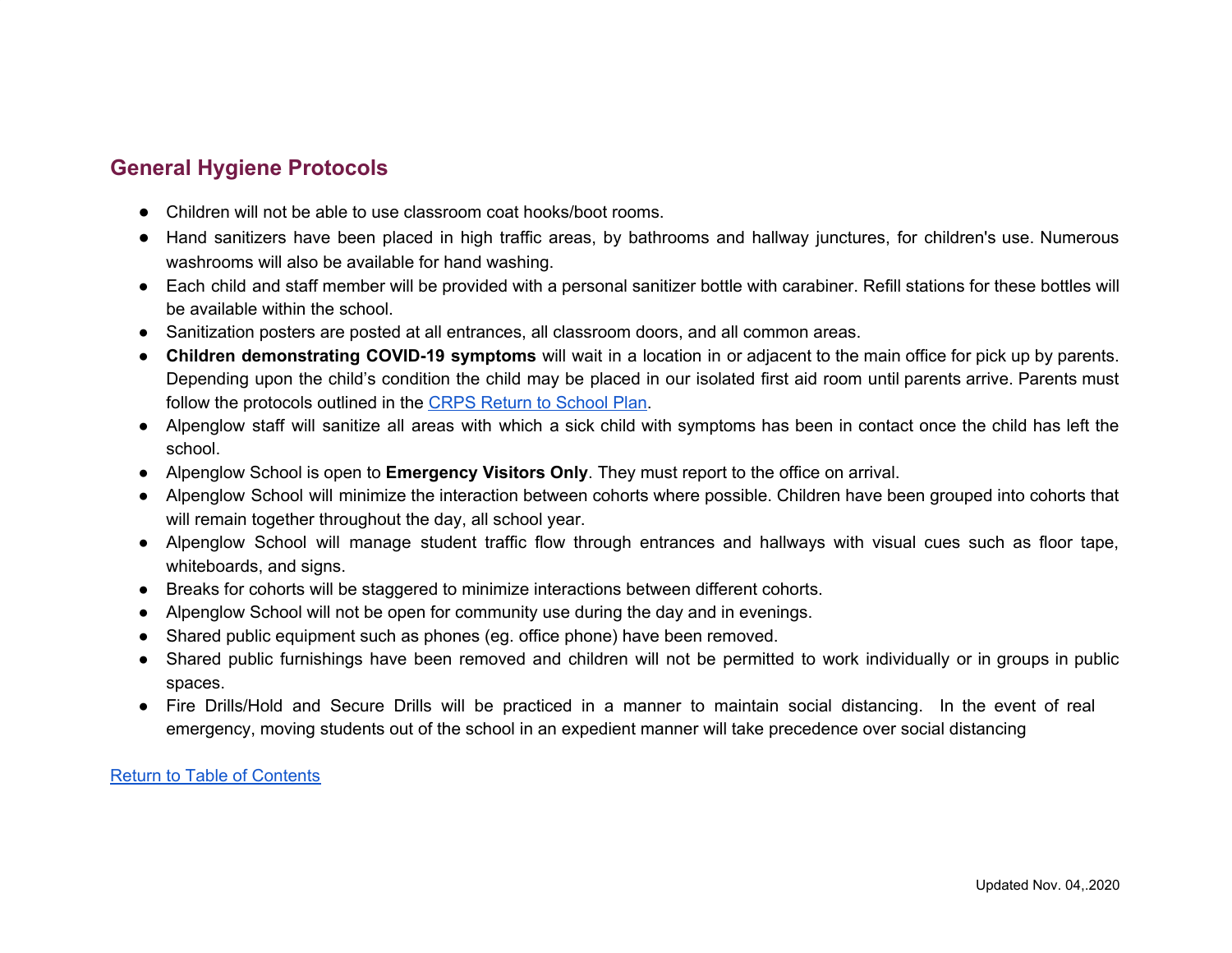## <span id="page-13-0"></span>**Screening**

Alberta Health has designed a self [assessment](https://www.alberta.ca/assets/documents/edc-covid-19-screening-questionaire-english.pdf) tool. We are asking that Alpenglow families use this tool everytime that students enter our building. The function of this assessment is for people to recognize when to actively distance themselves in order to protect others around them.

- Before leaving home, staff and students who will access the school for work or education, must self-screen for symptoms each day that they enter the school using the Self-Screening Tool ([here\)](https://www.alberta.ca/assets/documents/edc-covid-19-screening-questionaire-english.pdf). If they answer YES to any of the questions, the individual should not come to the school;
- The school will screen service providers, including delivery drivers and independent contractors using the screening tool before they enter the school.
	- If they answer YES to any of the questions, the individual will not be admitted into the school;
- At the start of the school year, parents will be required to provide updated information on student's pre-existing conditions on the **Annual School Enrollment Update/Verification 2020/2021**. Individuals who have allergies or ongoing health issues and who are exhibiting COVID-like symptoms must be tested at least once prior to the start of school, according to Alberta Health Services Guidelines. Please call or email your child's school, prior to the first day of classes, to let them know that this testing has been completed and provide evidence of a negative test to the school.
- Alpenglow School has placed self-assessment information posters around the school and on the student information systems.
- NO PERSON shall enter the school if they are exhibiting symptoms, even if symptoms resemble a mild cold.
- The school will post signs on all entrances to "not enter" if you have COVID-19 symptoms, even if symptoms resemble a mild cold.
- The school will direct anyone that reports symptoms to stay home, to seek health care advice as appropriate (e.g., call Health Link 811, or their primary health care practitioner, or 911 for emergency response), and to fill out the AHS [Online](https://myhealth.alberta.ca/journey/covid-19/Pages/COVID-Self-Assessment.aspx) [Self-Assessment](https://myhealth.alberta.ca/journey/covid-19/Pages/COVID-Self-Assessment.aspx) Tool to determine if they should be tested.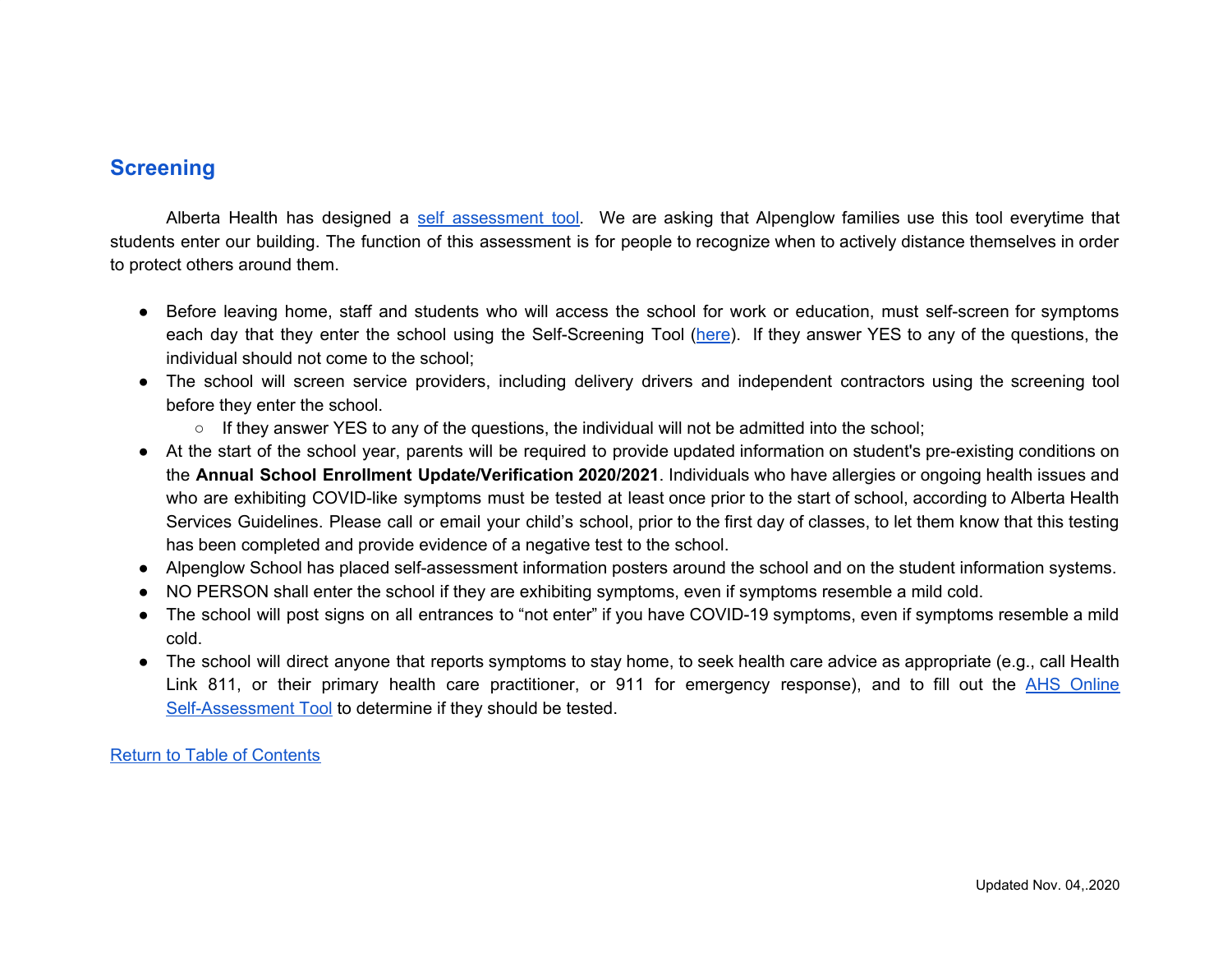## <span id="page-14-0"></span>**In-Person Learning or "At-Home" Learning**

Parents will have the option to register their children for face-to-face learning or at-home learning through our divisional registration form (see August 24 email). Registration will come out in quarters and families will need to commit for the entire quarter. Continuity of education will be provided to all students. Alpenglow will not be offering Alpenglow online support. For those families who wish to have their child(ren) learn from home, their child(ren) will work with a CRPS cohort and a non-Alpenglow CRPS teacher. Alpenglow teachers will work with the CRPS teacher to reintegrate our Alpenglow students back into the Alpenglow School when the family feels ready for their child(ren) to continue with learning at school.

## **Face to Face Learning:**

- All students will be responsible for having all of their own supplies.
- Field trips requiring transportation will be postponed or cancelled.

## **Field Trips**

Walking field trips and travel via school bus to field trip locations within the boundaries of CRPS are permitted. Routine supervision and safety protocols remain in place for all CRPS off-site activities. Activities will be held outdoors as much as possible. Individual classroom cohorts should be maintained during transportation to and from any field trip site, as well as at the location of the field trip site.

A host location must share their protocols in advance of a field trip, and protocols must align with the CRPS COVID-19 protocols for a field trip to be approved by school administrators. Field trips/off-site activities must also follow any sector-specific guidance relevant to the location of the field trip, including physical distancing, use of non-medical face masks, cohorting, hand hygiene, respiratory etiquette and enhanced cleaning and disinfection.

An organization or facility should only host one classroom cohort at a time, or should take clear steps to separate multiple groups to ensure they do not use shared areas. Staff at the off-site activity must maintain physical distancing of at least 2 meters from the students and staff in the classroom cohort. Organizations providing off-site activities must develop procedures to address staff that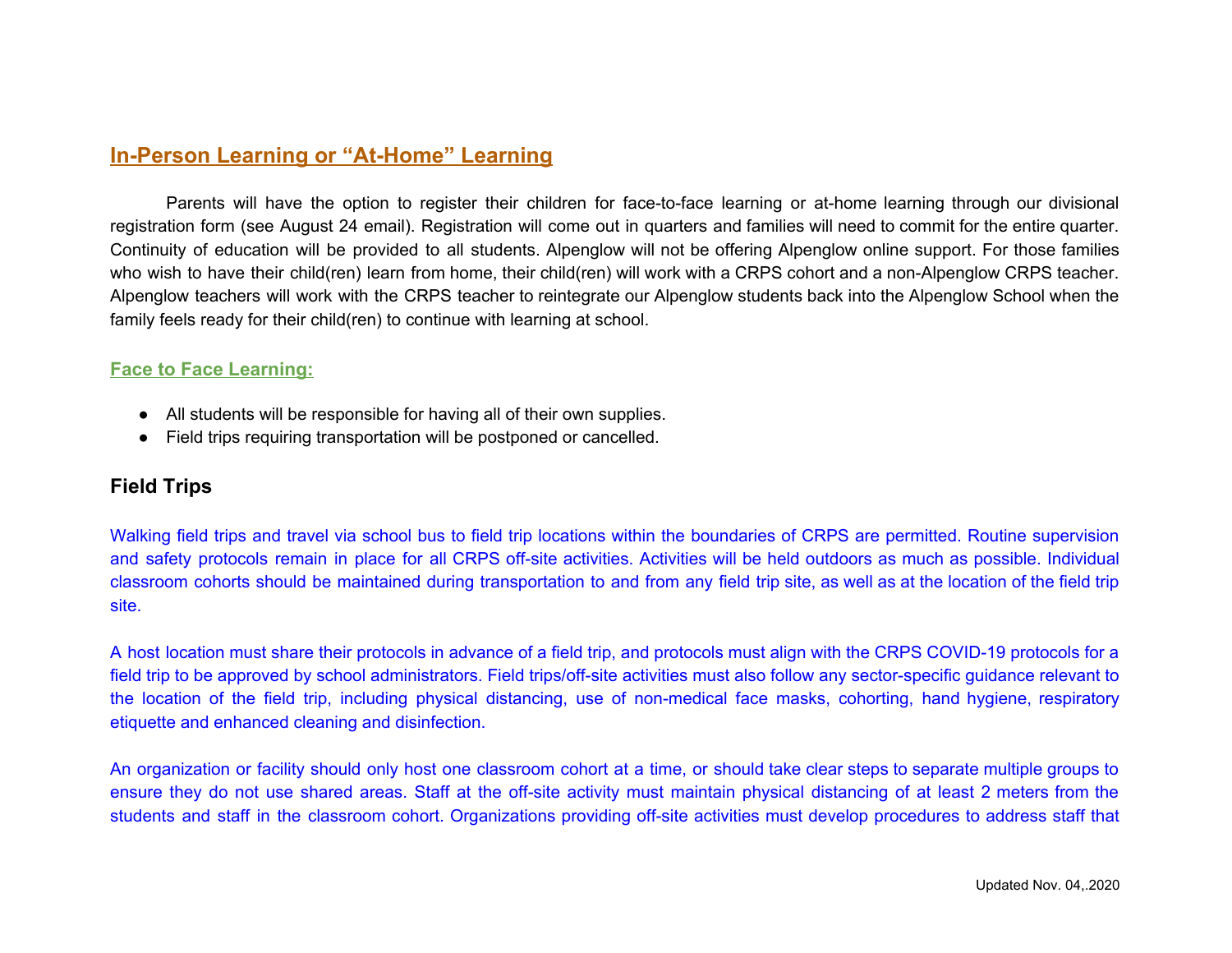become symptomatic during the field trip. Schools must develop procedures to address students or staff developing symptoms during the field trip; plans should include a designated area to isolate the individual, what extra supplies may be needed, how to notify a parent/guardian and how the ill child will be transported home from the off-site activity.

#### Return to Table of [Contents](#page-3-0)

#### **At-Home Learning:**

● If parents have chosen this option, students in Kindergarten through grade 6 will be assigned a teacher by the division.

#### Return to Table of [Contents](#page-3-0)

## <span id="page-15-0"></span>**Students Belongings and Supplies**

- Student belongings/supplies will be stored separately and lockers will not be used.
- Students will not be entering the library; rather, the protocol to access library materials and resources will be as follows: students and staff will not access directly; staff will submit a request for the resources; a library staff member wearing a mask and gloves will pull the resources; the resources will be disinfected and then delivered to the classroom after the resources are returned to the library and they will sit for three days and then be put into circulation.
- To minimize the transportation of items between home and school, only water bottles should go back and forth from home and school, ensuring they are cleaned at drop off and pick up and not used by anyone else.
- Manipulatives: individual labelled bags will be used to assign manipulatives to individual students.

#### Return to Table of [Contents](#page-3-0)

## <span id="page-15-1"></span>**Maintaining a Closed Campus**

• Once students arrive on campus they will be expected to remain on site until the end of the school day.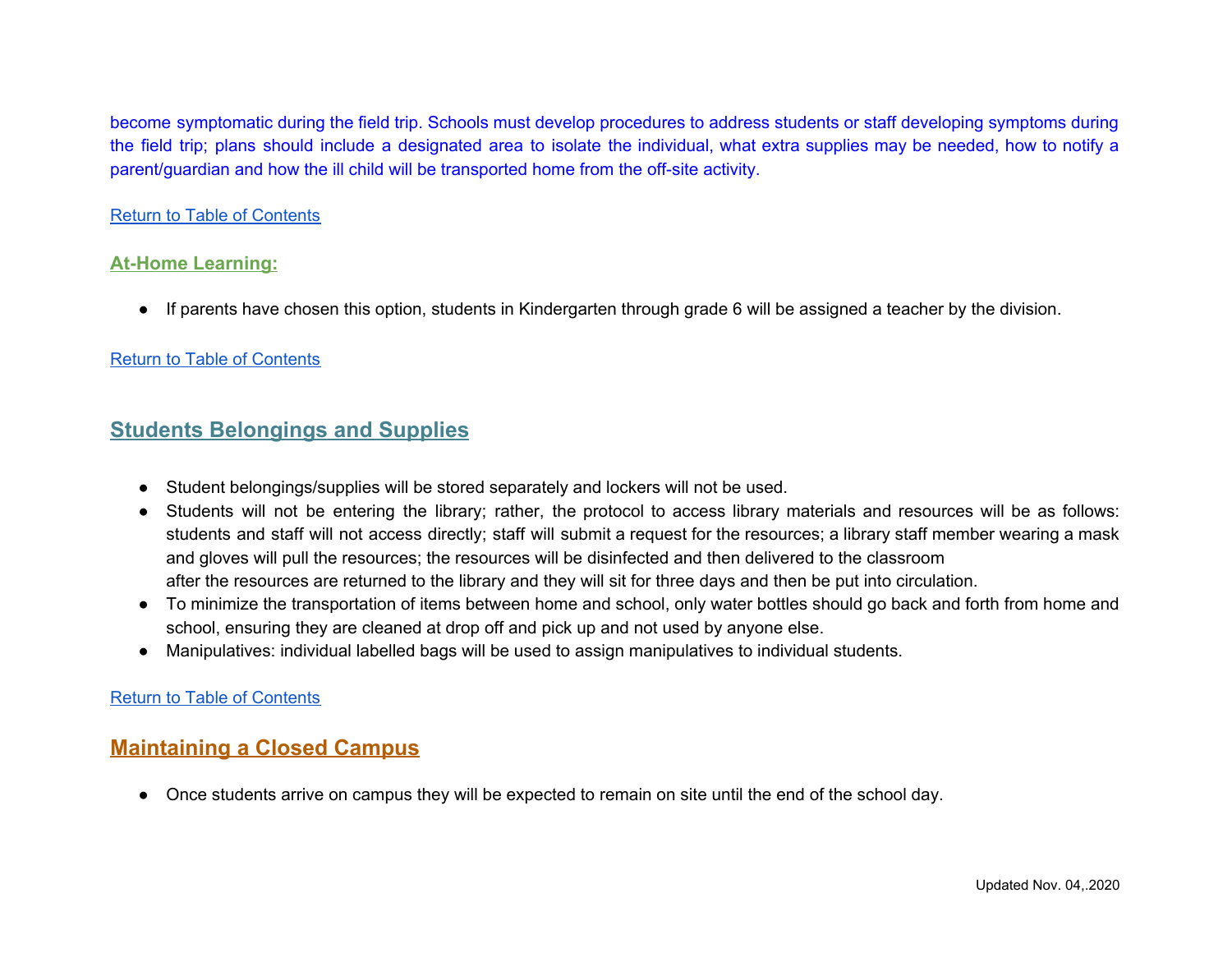- Recognizing that some students go home for lunch and that home is a healthy environment, students will be allowed to have lunch at home, but going out downtown will not be permitted. If a student must go home for lunch, parents will be required to ensure that their child completes the self-assessment tool before returning to the school after lunch. At the start of the school year, parents will be asked by their school to indicate if their child will need to go home for lunch on an ongoing basis, and will be asked to sign a self-assessment commitment when completing the **Annual School Demographic Update/Verification 2020/2021**.
- We also ask that you make community appointments after school hours, or later on in the day as students if possible.
- There will be no non-essential visitors (volunteers or guest speakers) allowed at Alpenglow School. The school will not allow parent volunteers in the classroom for the time being. We do value parental feedback and support, which can still be occurring, but things will look a little different for a while.
- The school will not be open for community use.
- Teachers are very good at replying to emails and will respond within 24 hours to a request for information or for a meeting. Please call the office to make an appointment but also consider a phone conversation or a Google Hangout in place of an in-person meeting. Also, consider taking part in monthly parent council meetings where you will hear the most up-to-date information about our school and have the opportunity to ask questions and provide feedback.
- All essential-service providers and parents who must enter the school must complete the [Self-Screening](https://www.alberta.ca/assets/documents/edc-covid-19-screening-questionaire-english.pdf) Questionnaire before possible entry. If they answer YES to any of the questions, the individual will not be admitted to the school and should not attempt to enter the school.
- There will be a sign-in book for essential-service providers that will be completed by administrative assistants to allow for contact tracing if needed.
- All permitted visitors will remain in the school for as limited a time as possible and will be required to wear a mask at all times, as well as be required to follow all other safety protocols dictated for adults in the building.

## <span id="page-16-0"></span>**Lunch and Snack Times**

- Activities that involve the sharing of food between students or staff are not permitted.
- Parents please send containers that students can open independently.
- Food provided by families should be stored with the student's belongings.